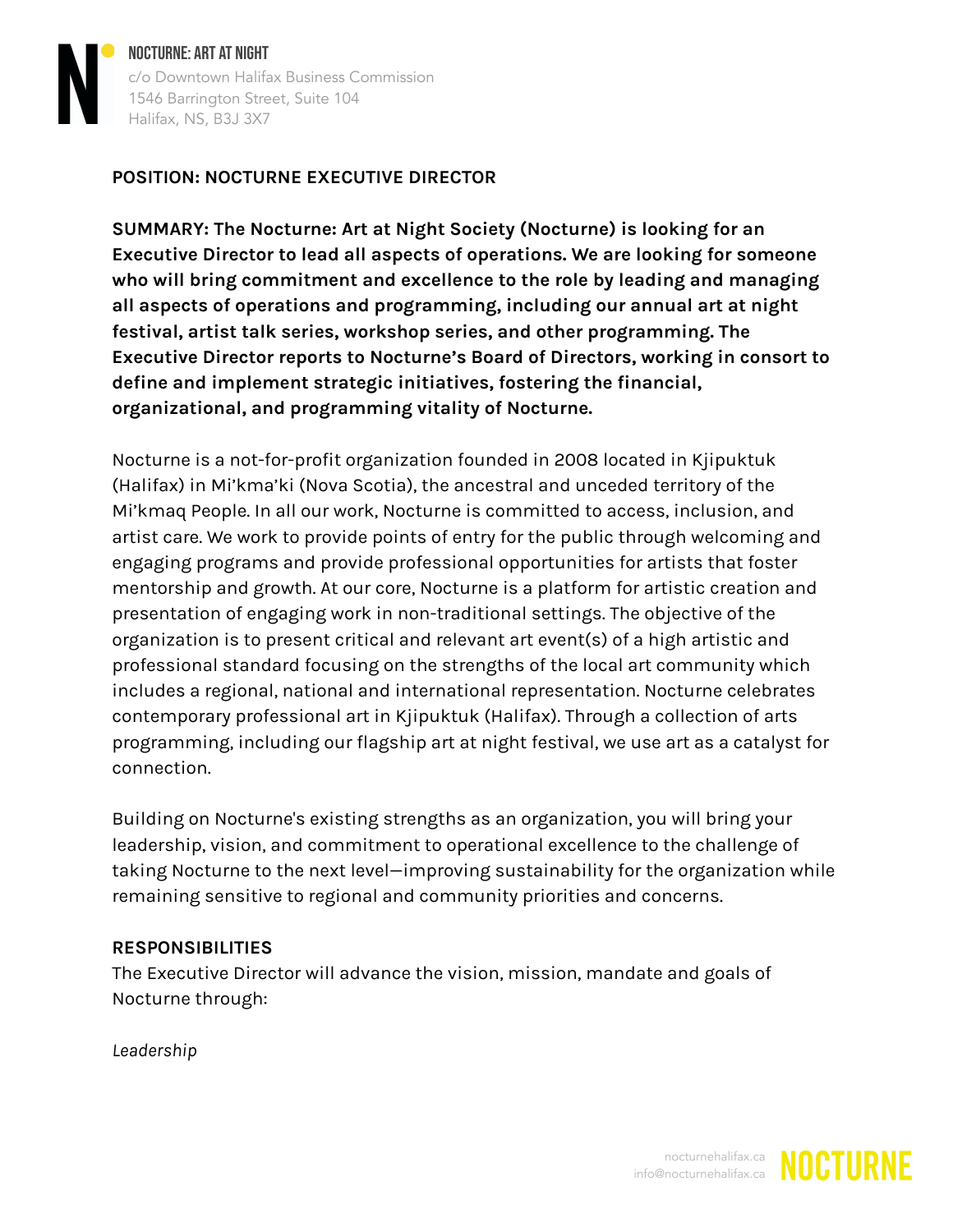

- Collaborating with the Board in the development, engagement, and execution of the organization's vision, mission, mandate and strategic objectives.
- Continuing to lead the organization in vital transformation informed by justice, equity, diversity, and inclusion.
- Developing the organization's vision and values in concert with the Board and staff and articulating this vision to key stakeholders, funders, and the public.
- Enacting the objectives of the organization through programming decisions. resource allocation, policy development, and staffing structure.
- Reviewing, developing, and recommending policies in collaboration with the Board of Directors and inviting outside consultation where necessary.
- Support the Board in monitoring and evaluating Board and Board Committee effectiveness while identifying, assessing, and informing the Board of issues that affect the organization.
- Assisting the Board to recruit and onboard new Board and committee members based on the skills and experiences necessary to form representative and responsive teams that lead and assist the organization.
- Engaging the community in Nocturne's mandate.

# *Operations and Financial Management*

- Ensuring effective and efficient financial processes and controls are in place throughout the year to ensure ongoing financial management.
- Managing day-to-day operations including processing payroll and all other staff and contract payments.
- Managing all aspects of grant funding including researching and writing grant applications for government funders, foundations and other cultural institutions as well as reporting on grants already received or in progress.
- Financial management and resource allocation including budgeting, cash flow, bookkeeping, payroll, year-end reporting, and regular reports to the Board of Directors with support from the contracted bookkeeper.
- Supervising sponsorship development, retention, and researching new funding sources and potential revenue generating streams with support from contracted Sponsorship Consultants.
- Hiring, training and supervising staff, interns, and contracts.
- Overseeing and strategizing media and public relations, social media, and graphic design.

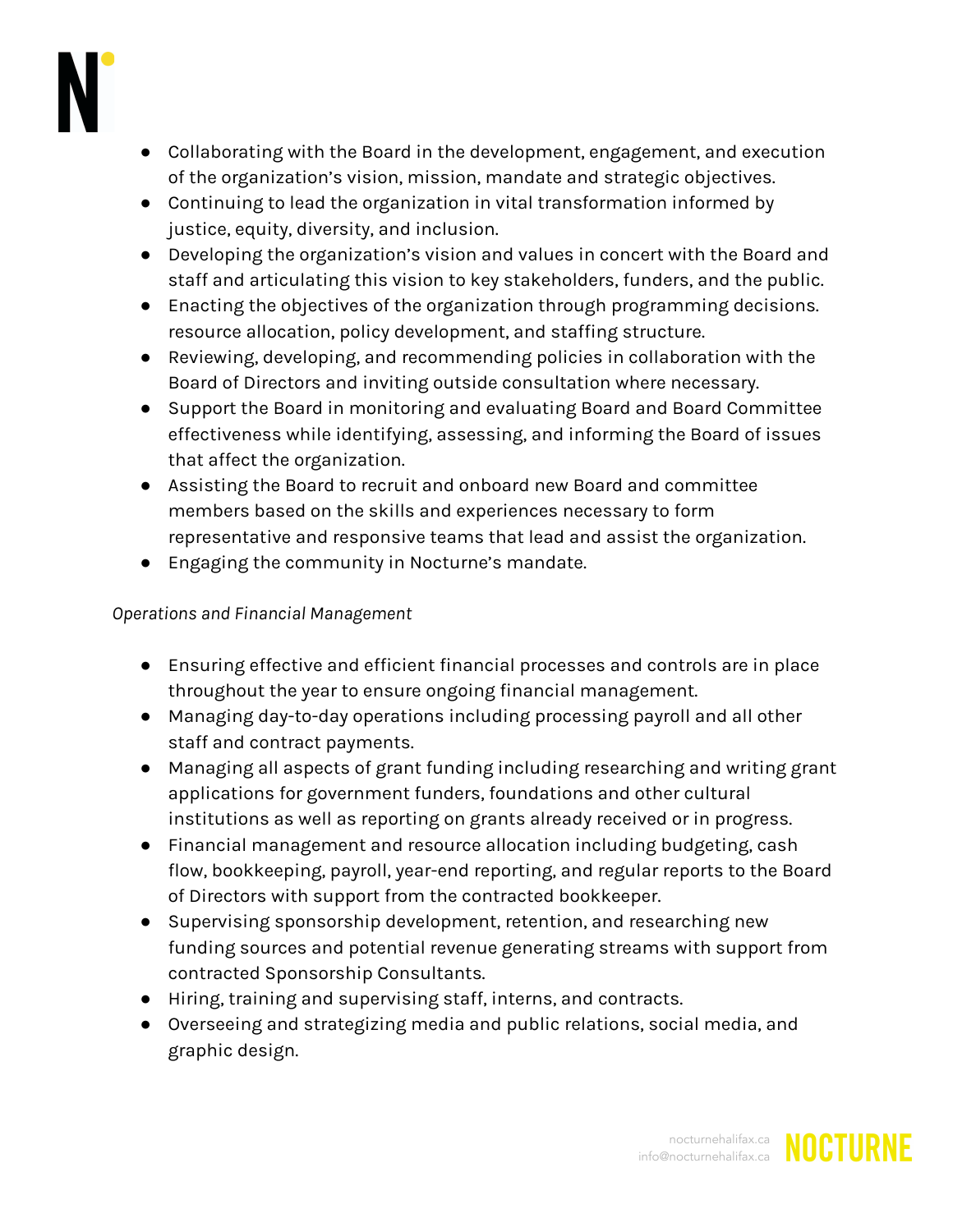

*Stakeholder and Partnership Relations*

- Managing and supporting fund development, including stewardship and fulfillment.
- Developing funding and sponsorship proposals.
- Participating in presentations and meetings, attend events as appropriate.
- Developing and managing partnerships with local, national and international stakeholders (funders and supporters, program delivery partners, community partners, arts organizations).
- Participating in local and provincial networking/relationship-building opportunities and managing possible adverse effects of a large-scale event on the communities of Mi'kma'ki.

### *Program Implementation*

- Managing the execution of the organization's flagship program, The Nocturne: Art at Night festival including but not limited to oversee the selection and working with the selected curator to develop theme and strategy for the festival, overseeing the call for projects, jury processes and all programming streams, working with committees and contract staff to provide promotion, volunteer support, marketing, etc.
- Contributing to the annual programming vision by consulting with the Programming Committee and Board.
- Developing and tending to local partnerships and co-sponsorships with other organizations and partners in Kjipuktuk/Halifax.
- Participating and developing Nocturne's relationship with the Atlantic Art at Night Festivals Alliance (AANFA) as a founding member.
- Leading and monitoring the effective and efficient delivery of programs including writing project grant applications, completing reporting on programming to all private and government funders, and handling all payment and budget management of programs.

#### **QUALIFICATIONS**

- 5 years experience working in arts administration.
- Experience working with a Board of Directors.
- Post-secondary education with a degree in Fine Art, Arts Management, Communications, or an applicable field of study.



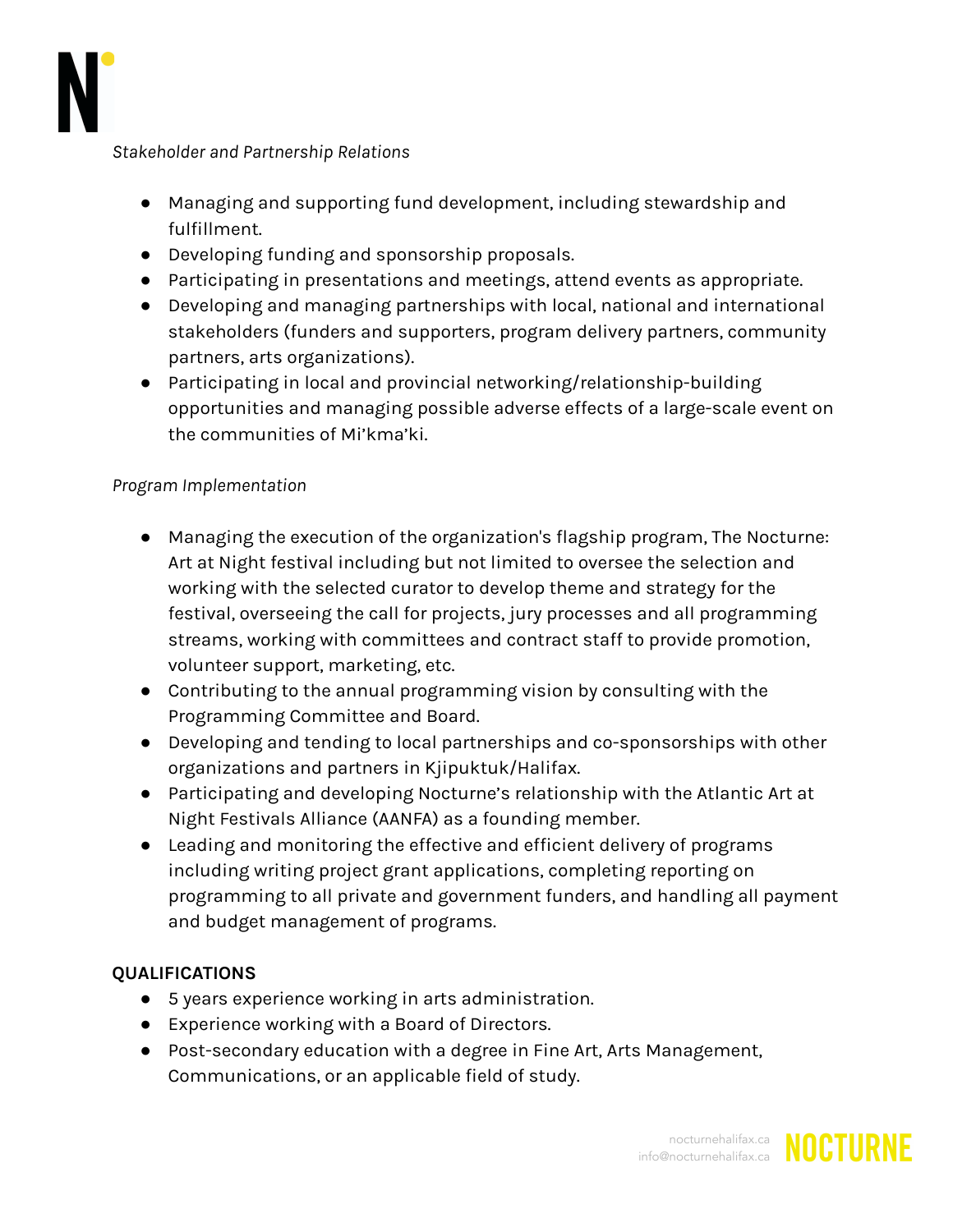

- Experience with financial management software like Quickbooks, would be an asset.
- Demonstrated success with grant-writing and partnership relations.
- Experience budgeting for both projects and organizations.
- Strong knowledge of contemporary art and displaying art in non-traditional settings.
- Outstanding skills in strategic thinking and project management.
- Strong knowledge of the local, regional and national arts community would be an asset.
- Proven ability to foster a collaborative and diverse work environment.
- Excellent interpersonal skills.
- Excellent oral and written communication skills.

# **TYPICAL BEHAVIOURS**

Achievement Motivation: Is energetic and committed to meeting goals and targets set, even when tasks are repetitive; actively reviews schedules and plans to avoid unnecessary over runs; wants to do things well and consistently delivers to the best of one's own ability; willing to respond to reasonable requests to do tasks that go beyond normal scope of job.

Attention to Detail: Accomplishes a task through concern for all areas involved, no matter how small. Proofreads documents to ensure correct grammar, spelling and formatting. Monitors and checks work or information, and plans and organizes time and resources efficiently.

Communication: Able to write in a variety of communication settings and styles; can get messages across that instigates appropriate actions; orally communicates positively in a variety of formal and informal settings; actively listens.

Creativity and Innovation: Questions whether the current approach is still the best approach; strives to come up with different ideas to make improvements; looks at best practices from other organizations and determines what could be transferred; focuses on the value of finding new ideas and acting on them.

Flexibility: Is open to change and new information; adapts behavior and work methods in response to new information, changing conditions, or unexpected obstacles; adjusts rapidly to new situations warranting attention and resolution.